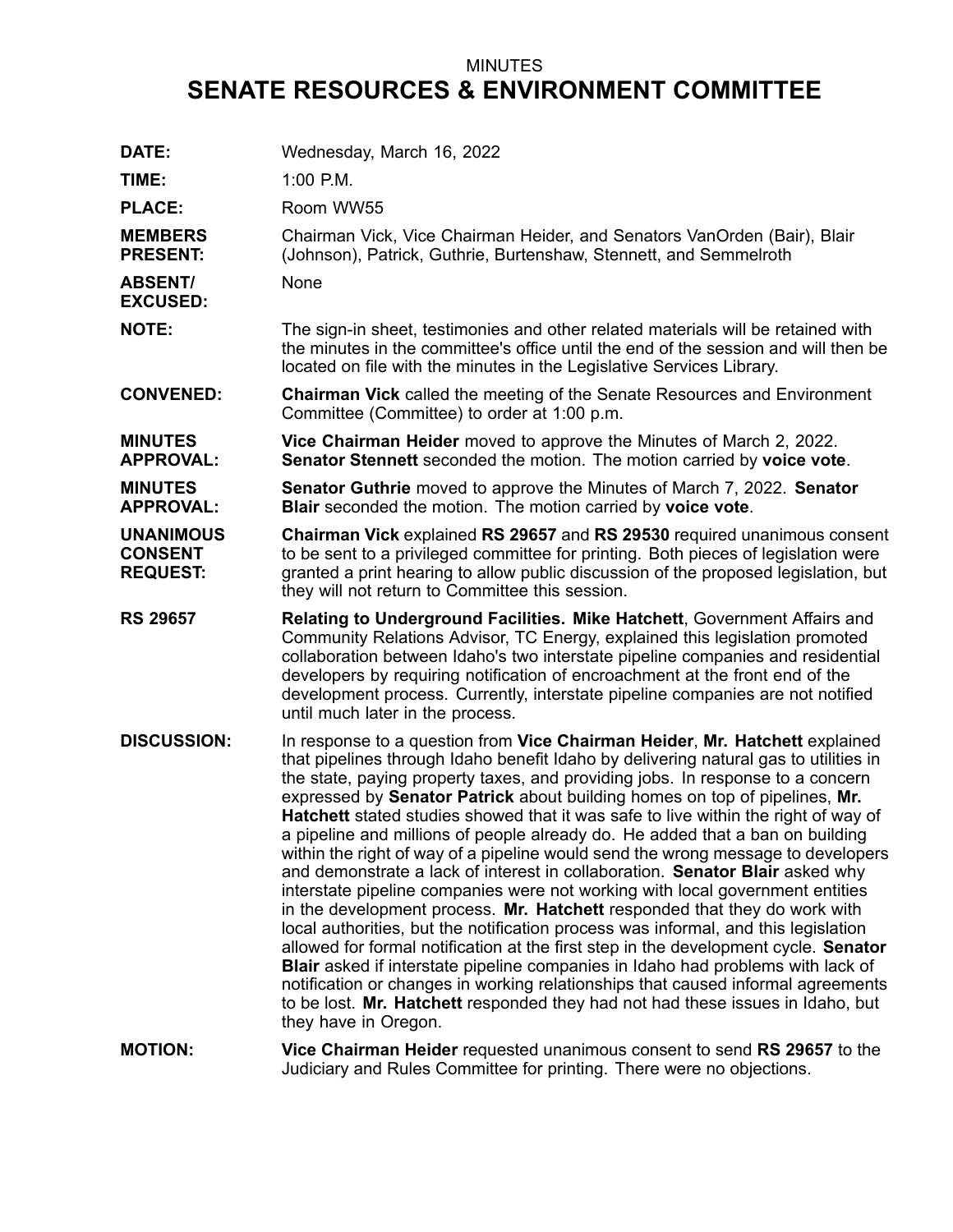- **RS 29530 Relating to Greater Sage Grouse. Representative Young** explained this legislation sought to amend Idaho Code § Title 36 by adding new Chapter 25. This chapter would provide for rulemaking, procedures, and permitting of <sup>a</sup> Greater Sage Grouse captive rearing program. She stated in current statute there was some ambiguity as to whether someone who purchased privately owned sage grouse could raise them in the state of Idaho. This legislation would outline the role of the Idaho Fish and Game Commission and the Department of Agriculture in the case that an individual wanted to raise sage grouse in captivity, it would allow someone to establish <sup>a</sup> captive brood flock with the possibility of researching and examining whether that could be <sup>a</sup> benefit to the state of Idaho, and it would include two potential options for the release of adult birds. **Representative Young** cited <sup>a</sup> study in Colorado that showed when they introduced baby chicks fewer than ten days old to <sup>a</sup> wild brood hen, they had <sup>a</sup> 98 percent success rate of the brood hen adopting those chicks. She noted the state of Wyoming had <sup>a</sup> flock of captive raised sage grouse, which began with eggs that they collected from the wild, and they now have upwards of 80 healthy adult birds.
- **DISCUSSION: Senator Stennett** asked why this legislation was needed. **Representative Young** answered there was <sup>a</sup> good chance that <sup>a</sup> private bird farmer that just wanted to have their own captive flock could do so under existing statute, but to explore potential benefits to Idaho, legislation was needed to address concerns about biosecurity and how state agencies would be involved. **Senator Stennett** asked about this legislation's lack of support from stakeholders, such as the Cattlemen's Association and the Idaho Department of Fish and Game who are opposed, and their concerns about weakening sage grouse stock. **Representative Young** stated some of the expressed concerns did not align with this legislation. She outlined the involvement of stakeholders, including the Cattlemen's Association, the Idaho Department of Fish and Game, the Office of Species Conservation, and the University of Idaho, over the last several years. She added that there continue to be questions and concerns, but printing this legislation and allowing it to be <sup>a</sup> public document would allow continued discussion to address those concerns. She emphasized that this is not <sup>a</sup> government run project, but privately driven.

**Senator Burtenshaw** expressed concerns with genetics and the chance that privately raised sage grouse would mix with the wild population and cause unforeseen issues. **Representative Young** replied she has many pages of studies on genetics in sage grouse and when discussing this legislation, they discussed genetics and they will continue to take genetics into consideration.

**MOTION: Senator Stennett** stated she would not support unanimous consent.

**H 748 REAL PROPERTY - Adds to existing law to provide that certain appurtenant water rights and water entitlements and obligations shall pass with the transfer of real property. Paul Arrington**, Executive Director, Idaho Water User's Association explained this legislation created new Idaho Code § 55-616 to outline what happened with water rights and entitlements when property changed hands. This legislation codified existing common law and practice relating the conveyance of water rights and entitlements, including that all appurtenant water rights were conveyed unless expressly retained by the seller. In addition, all entitlements to receive water from an irrigation district, city irrigation system, or canal company were conveyed as were the obligations associated with membership in <sup>a</sup> ground water district. **Mr. Arrington** reviewed revisions made to this legislation since previously heard in this Committee.